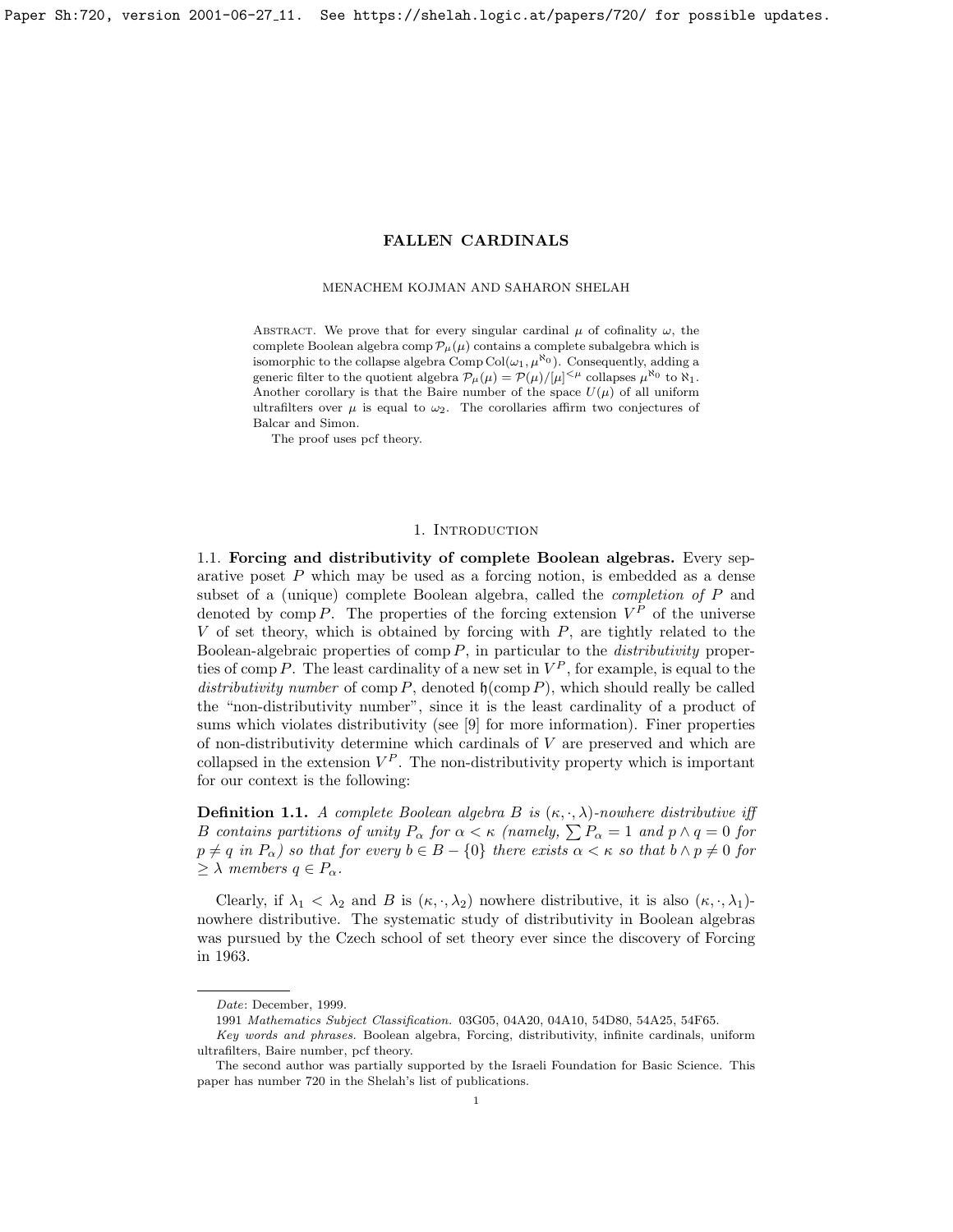1.2. The quotient algebra  $\mathcal{P}_{\mu}(\mu)$ . In 1972 Balcar and Vopěnka began the study non-distributivity in quotient algebras  $\mathcal{P}_{\kappa}(\kappa)$  for infinite cardinals  $\kappa$ . For every infinite cardinal  $\kappa$ , the algebra  $\mathcal{P}_{\kappa}(\kappa)$  is obtained as the quotient of the power set algebra P(κ) over the ideal [κ] <κ of all subsets of κ whose cardinality is strictly smaller than  $\kappa$ . It was first shown that for every singular cardinal  $\mu$  of countable cofinality the distributivity number of  $\mathcal{P}_{\mu}(\mu)$  is  $\omega_1$  and that for every cardinal  $\kappa$  of uncountable cofinality the distributivity number of  $\mathcal{P}_{\kappa}(\kappa)$  is  $\omega$  [\[6\]](#page-10-1). The distributivity number of  $\mathcal{P}_{\omega}(\omega)$  was discussed separately in [\[5\]](#page-10-2). The exact nature of distributivity in various  $\mathcal{P}_{\kappa}(\kappa)$  was addressed in a series of papers [\[1,](#page-10-3) [3,](#page-10-4) [2\]](#page-10-5), usually under additional set theoretic assumptions. The optimal ZFC non-distributivity properties of  $\mathcal{P}_{\kappa}(\kappa)$ were obtained in [\[2\]](#page-10-5), from which we quote:

- **Theorem 1.2** (Balcar and Simon). (1) For every singular  $\mu$  of countable cofinality  $P_{\mu}(\mu)$  is  $(\omega_1, \cdot, \mu^{\aleph_0})$ -nowhere distributive
	- (2) For every singular  $\kappa$  of uncountable cofinality  $\mathcal{P}_{\kappa}(\kappa)$  is  $(\omega, \cdot, \kappa^+)$ -nowhere distributive.

1.3. The collapse algebra Col( $\omega_1, \mu^{\aleph_0}$ ). It was in [\[1\]](#page-10-3) that it was first shown that under certain set theoretic assumptions  $P_{\kappa}(\kappa)$  (and some other factor algebras of  $\mathcal{P}(\kappa)$  have completions which are isomorphic to suitable *collapse algebras*. Let us introduce collapse algebras. For cardinals  $\kappa < \lambda$ ,  $\kappa$  regular, the poset Col( $\kappa, l$ ) is the natural  $\kappa$ -complete poset for introducing a function  $\varphi$  from  $\kappa$  onto  $\lambda$ , namely for "collapsing"  $\lambda$  to  $\kappa$ .

(1) 
$$
\text{Col}(\kappa, \lambda) = \{f : \text{ for some } \alpha < \kappa, f \text{ is a functions, } \}
$$

$$
\text{dom} f = \alpha \text{ and } \text{ran} f \subseteq \lambda \}
$$

The completion comp Col  $(\kappa, \lambda)$  is the collapse algebra for  $(\kappa, \lambda)$ . The cardinality of Col $(\kappa, \lambda)$  is clearly  $\lambda^{\leq \kappa}$ , and therefore, since Col $(\kappa, \lambda)$  is dense in its completion, the density  $\pi(\text{comp Col}(\kappa, \lambda))$  is equal to  $\lambda^{< k}$ . For each  $\alpha < \kappa$  let  $P_\alpha$  be a maximal antichain in Col  $(\kappa, \lambda)$  composed of conditions which decide  $\varphi \upharpoonright \alpha$ . The set  ${P_\alpha : \alpha < \kappa}$  (which is, really, a *name* for  $\varphi$ ) is also a witness to the fact that comp Col  $(\kappa, \lambda)$  is  $(\kappa, \cdot, \lambda)$ -nowhere distributive. The following characterization of comp Col  $(\omega_1, \mu^{\aleph_0})$  for a singular  $\mu$  of countable cofinality is a particular instance of a general characterization theorem for collapse algebras ([\[3\]](#page-10-4), 1.15):

<span id="page-1-0"></span>**Theorem 1.3.** Let B be a complete  $(\omega_1, \cdot, \mu)$  nowhere distributive Boolean algebra containing an N<sub>1</sub>-closed dense subset. If  $\pi(B) = \mu^{\aleph_0}$ , then B is isomorphic to comp  $Col(\omega_1, \mu^{\aleph_0})$ .

Thus comp Col  $(\omega_1, \mu^{\aleph_0})$  is characterized by the existence of an  $\aleph_1$ -closed dense subset, density  $\mu^{\aleph_0}$  and  $(\omega_1, \cdot, \mu)$ -nowhere distributivity (which is a weaker condition than  $(\omega_1, \cdot, \mu^{\aleph_0})$ -nowhere distributivity which is actually satisfied).

1.4. The problem. Let  $\mu$  be a singular cardinal of countable cofinality. Two of the properties which characterize comp Col  $(\omega_1, \mu^{\aleph_0})$  hold also in the quotient algebra  $\mathcal{P}_{\mu}(\mu)$ : N<sub>1</sub>-completeness (easily) and  $(\omega_1, \cdot, \lambda)$ -nowhere distributivity (by Theorem [1.2\)](#page-0-0). Could it be true that comp  $\mathcal{P}_{\mu}(\mu)$  and comp Col  $(\omega_1, \mu^{\aleph_0})$  are isomorphic? An old independence result of Baumgartner's rules that out. Baumgartner forced an almost disjoint family in  $\mathcal{P}(\mu)$  of size  $2^{\mu} > \mu^{\aleph_0}$ , showing thus that it is consistent with ZFC that the cellularity, hence density, of  $\mathcal{P}_{\mu}(\mu)$  strictly exceeds  $\mu^{\aleph_0}$  ([\[7\]](#page-10-6), 6.1).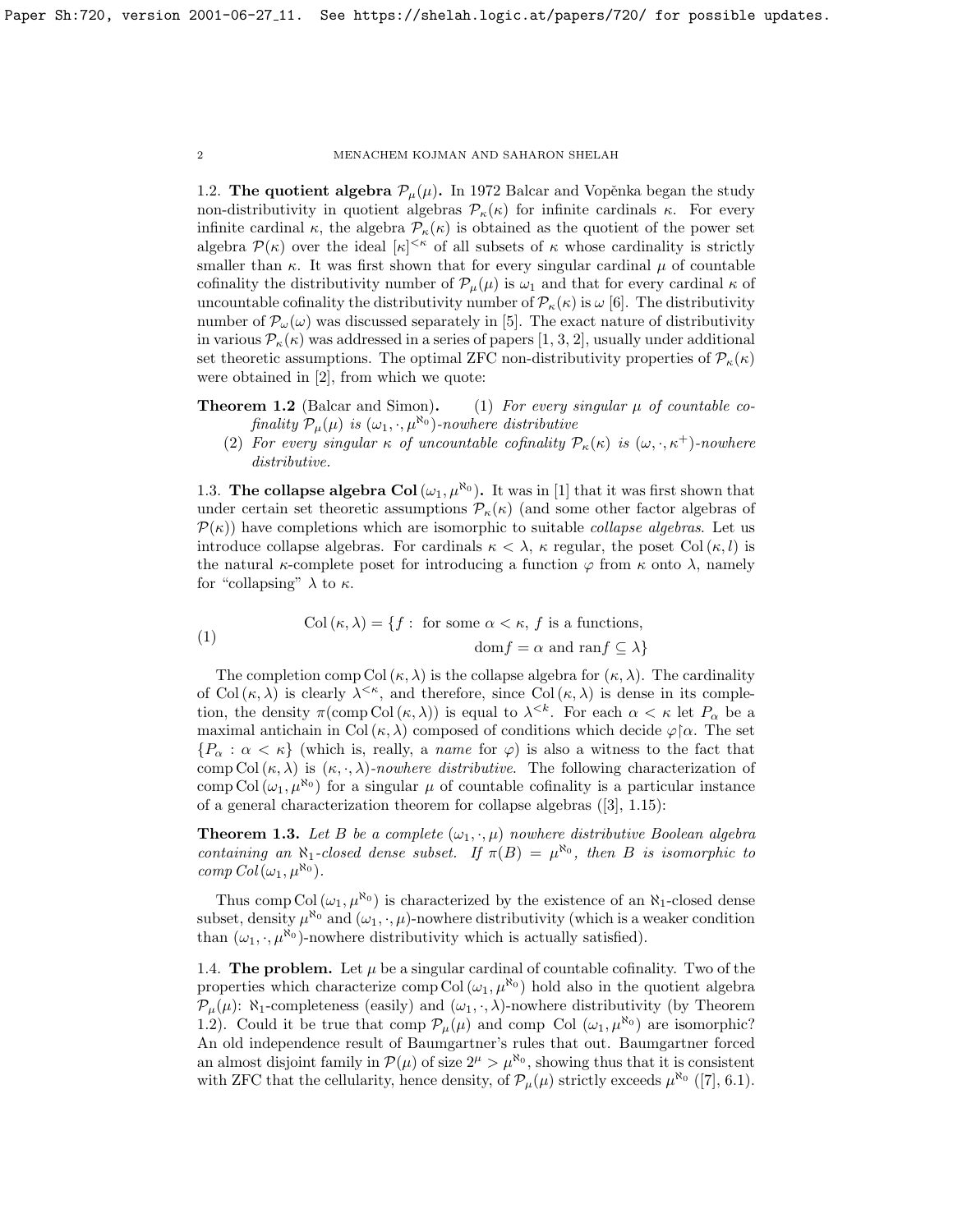In Baumgartner's model Comp  $\mathcal{P}_{\mu}(\mu)$  cannot be isomorphic to Comp Col  $(\omega_1, \mu^{\aleph_0}),$ whose density is exactly  $\mu^{\aleph_0}$ .

However, if one assumes that  $\mu^{\aleph_0} = 2^{\mu}$ , it follows trivially that the density of  $\mathcal{P}_{\mu}(\mu)$  is  $\mu^{\aleph_0}$ , and hence, by the aforementioned characterization of comp Col  $(\omega_1, \mu^{\aleph_0})$ , it is isomorphic to comp  $\mathcal{P}_{\mu}(\mu)$ . In particular, denoting by  $\vdash$  provability in ZFC, we have [\[2\]](#page-10-5):

<span id="page-2-0"></span>(2) 
$$
\mu^{\aleph_0} = 2^{\mu} \vdash \mu^{\aleph_0} \text{ collapses to } \aleph_1 \text{ in } V^{\mathcal{P}_{\mu}(\mu)}
$$

What, then, is the precise relation between  $\mathcal{P}_{\mu}(\mu)$  and Col  $(\omega_1, \mu^{\aleph_0})$ ? Most importantly, does forcing with  $P_{\mu}(\mu)$  always collapse  $\mu^{\aleph_0}$  to  $\aleph_1$ ?

Balcar and Simon conjectured in [\[4\]](#page-10-7) that the answer is "yes", namely, that the cardinal arithmetic assumption  $\mu^{\aleph_0} = 2^{\mu}$  could be removed from [\(2\)](#page-2-0). In the same paper they advance towards an affirmative solution of their conjecture by proving in ZFC that forcing with  $\mathcal{P}_{\mu}(\mu)$  collapse the  $2^{\aleph_0}$  to  $\omega_1$ . Since for  $\mu < 2^{\aleph_0}$  it holds trivially that  $\mu^{\aleph_0} = 2^{\aleph_0}$ , that proves their conjecture for all countably cofinal singular cardinals  $\mu$  which are below the continuum:

<span id="page-2-2"></span>(3) 
$$
\mu < 2^{\aleph_0} \vdash \mu^{\aleph_0} \text{ collapses to } \aleph_1 \text{ in } V^{\mathcal{P}_\mu(\mu)}
$$

Finally, there was the problem of computing the *Baire number* of the space  $U(\mu)$ of all uniform ultrafilters over  $\mu$ . An ultrafilter u over  $\mu$  is uniform if it does not contain a set of cardinality  $\lt \mu$ . With the usual topology, in which the basic open sets are  $\hat{p} = \{u \in U(\mu) : p \in u\}$  for  $p \in [\mu]^{\mu}$ , the space  $U(\mu)$  is a compact Hausdorff space and is therefore not coverable by  $\omega_1$  nowhere-dense sets. The *Baire number* of a space with no isolated points is the least number of nowhere-dense sets needed to cover the space. In [\[4\]](#page-10-7) it was proved that the Baire number of  $U(\mu)$  is  $\omega_2$  under any of the following assumptions: (i)  $2^{\aleph_0} > \aleph_1$ , (ii)  $2^{\mu} = \mu^{\aleph_0}$  or (iii)  $2^{\omega_1} = \omega_2$ . It was conjectured that the Baire number of  $U(\mu)$  could be shown to equal  $\omega_2$  in ZFC alone.

1.5. The solution. The main result in the present paper determines the precise relation between Comp  $\mathcal{P}_{\mu}(\mu)$  and Comp Coll  $(\omega_1, \mu^{\aleph_0})$ . The collapse algebra is isomorphic to a complete subalgebra of the quotient algebra (Theorem [2.1](#page-4-0) below):

<span id="page-2-1"></span>(4) 
$$
\vdash \text{comp Col}(\omega_1, \mu^{\aleph_0}) \lessdot \text{comp } \mathcal{P}_{\mu}(\mu)
$$

This implies that the universe  $V^{\mathcal{P}_\mu(\mu)}$  contains  $V^{\text{Coll } (\omega_1,\mu^{\aleph_0})}$  as a subuniverse. Therefore,

<span id="page-2-3"></span>(5) 
$$
\vdash \mu^{\aleph_0} \text{ collapses to } \omega_1 \text{ in } V^{\mathcal{P}_\mu(\mu)}
$$

which proves the conjecture. An easy corollary of [\(4\)](#page-2-1) is that the Baire number of  $U(\mu)$  is equal to  $\omega_2$  (Theorem [2.15](#page-8-0) below).

Balcar and Simon stated in [\[4\]](#page-10-7) another ZFC conjecture concerning singular cardinals of uncountable cofinality. The authors will present a solution of that conjecture in a sequel paper.

1.6. History. B. Balcar presented this conjecture to the authors during a meeting in Hattingen, Germany, in June of 1999. Shelah then proved, using the Erdős-Rado theorem, that: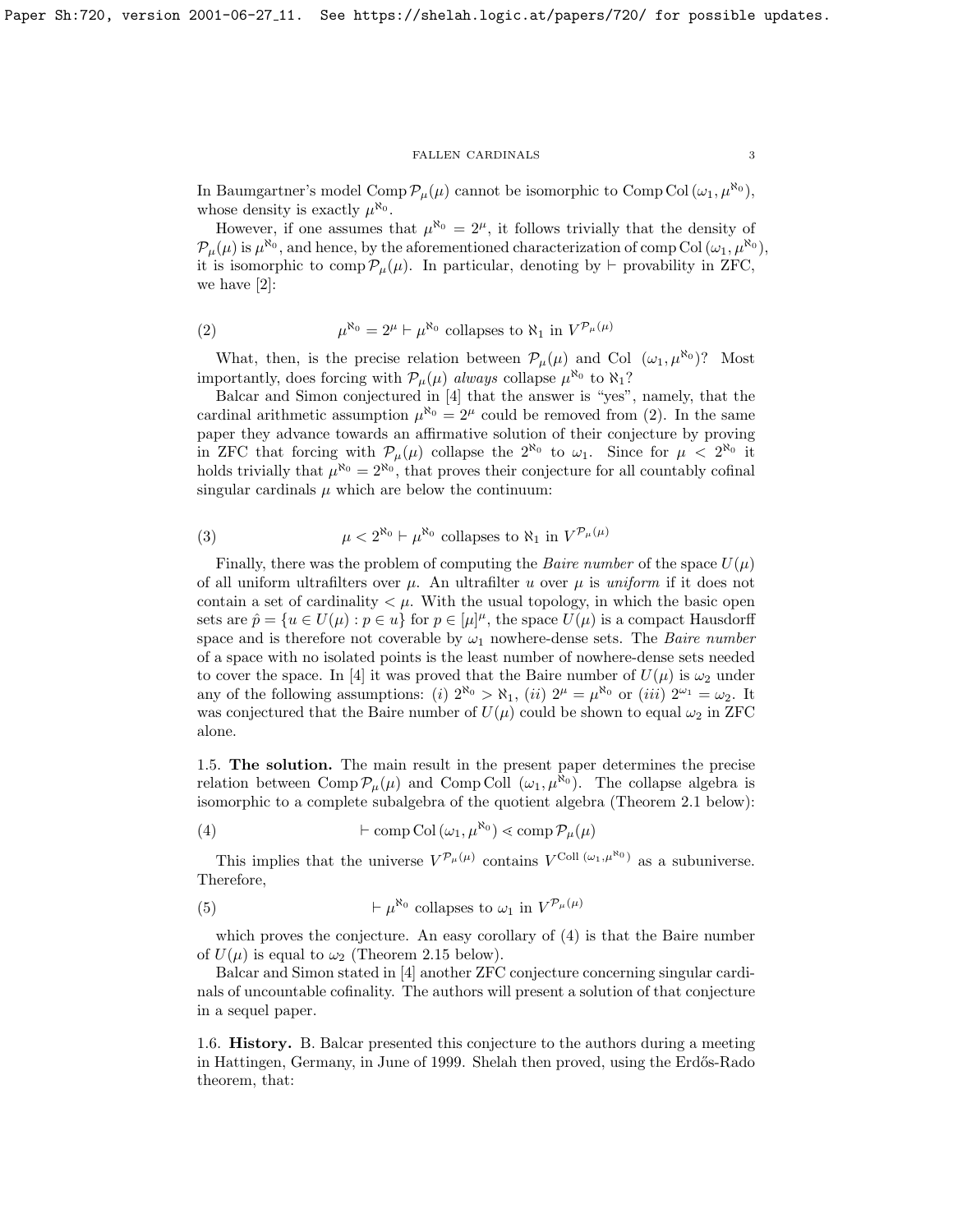<span id="page-3-0"></span>(6)  $\mu > 2^{\aleph_0} \vdash \mu^{\aleph_0}$  collapses to  $2^{\aleph_0}$  in  $V^{\mathcal{P}_\mu(\mu)}$ 

This affirmed the ZFC conjecture, since [\(3\)](#page-2-2) and [\(6\)](#page-3-0) together give [\(5\)](#page-2-3) ( $2^{\aleph_0} = \mu$ is of course impossible by König's Lemma). In August of 1999 Kojman found a direct  $ZFC$  proof of  $(4)$  by replacing Shelah's use of the Erdős-Rado theorem (which requires cardinal arithmetic assumptions) by a use of a pcf theorem. This proof is presented below.

1.7. Description of the proof. Let  $P = \langle [\mu]^{\mu}, \leq \rangle$  where, for  $p_1, p_2 \in P$ ,  $p_1 \leq$  $p_2 \iff |p_1 - p_2| < \mu$ . For every  $D \subseteq \mathcal{P}_{\mu}(\mu)$ , D is dense in  $\mathcal{P}_{\mu}(\mu)$  if and only if  $\bigcup D$  is dense in P and D is a filter in  $\mathcal{P}_{\mu}(\mu)$  if and only if  $\bigcup D$  is a filter in P. Therefore,  $G \subseteq \mathcal{P}_{\mu}(\mu)$  is a generic filter over  $\mathcal{P}_{\mu}(\mu)$  if and only if  $\bigcup G$  is a generic filter over P. Hence  $V^{\mathcal{P}_\mu(\mu)} = V^P$ . For convenience, we work with P rather than with  $\mathcal{P}_{\mu}(\mu)$ . Let  $\lambda$  denote  $\mu^{\aleph_0}$ .

The main point in finding a complete copy of comp Col  $(\omega_1, \lambda)$  inside comp  $\mathcal{P}_{\mu}(\mu)$ is to overcome the large cellularity that Comp  $P$  may possess, e.g. in Baumgartner's model. This is achieved by forcing only with  $Q \subseteq P$ , which contains all *closed* conditions of  $P$ . It is not hard to verify that  $\text{Comp }Q$  is isomorphic to a complete subalgebra of Comp P. Then it is shown that Comp  $Q \cong \text{Comp } \text{Col}(\omega_1, \lambda)$ . To that end one needs to prove that  $\pi(Q) = \lambda$ . This fact is achieved by an old trick: club guessing. Once density is out of the way, it remains to establish  $(\omega_1, \cdot, \mu)$ -nowhere distributivity of comp Q, to facilitate the use of Theorem [1.3](#page-1-0) above. Here another pcf tool is used: the Trichotomy Theorem.

1.8. Notation and preliminaries. Our notation is mostly standard. One exception is that when the relations  $f \leq_U g$ ,  $f \leq_U g$  for ordinal functions  $f, g$ where U an ultrafilter over  $\omega$  is extended to *partial* functions. We recall that if P and Q are posets and for some P-name G it holds that  $\Vdash_{P}$  "G is a generic filter over Q" and for every  $q \in Q$  there exists  $p \in P$  such that  $p \Vdash q \in Q$ , then  $\mathrm{Comp}\, Q$  is isomorphic to a complete subalgebra of the  $\mathrm{Comp}\, P$  via the embedding  $b \mapsto \sum \{p \in P : p \Vdash_P \text{``} b \in G''\}.$ 

The following two theorems from pcf theory will be used:

<span id="page-3-1"></span>**Theorem 1.4** (Club Guessing). If  $\kappa^+ < \lambda$  and  $\kappa, \lambda$  are regular cardinals, then there exists a sequence  $\overline{C} = \langle c_{\delta} : \delta \langle \lambda \wedge c f \delta \rangle = \kappa \}$  so that:

- (1) For every  $\delta < \lambda$  with cf $\delta = \kappa$ ,  $c_{\delta}$  is closed and unbounded in  $\delta$  and  $\alpha$ to  $c_{\delta} =$ κ.
- (2) For every club E of  $\lambda$  there exists  $\delta \in S_{\kappa}^{\lambda}$  so that  $c_{\delta} \subseteq E$ .

**Theorem 1.5.** (The Trichotomy) Suppose A is an infinite set, I an ideal over A and  $\lambda > |A|^+$  a regular cardinal. If  $\overline{f} = \langle f_\alpha : \alpha < \lambda \rangle$  is a  $\langle I$ -increasing sequence of ordinal functions on A, then one of the following conditions holds:

- (Good)  $\overline{f}$  has an exact upper bound f with  $cf(a) > |A|$  for all  $a \in A$ ;
- (Bad) there are sets  $S(a)$  for  $a \in A$  satisfying  $|S(a)| \leq |A|$  and an ultrafilter D over A extending the dual of I so that for all  $\alpha < \lambda$  there exists  $h_{\alpha} \in$  $\prod S(a)$  and  $\beta < \lambda$  such that  $f_{\alpha} <_{D} h_{\alpha} <_{D} f_{\beta}$ .
- (Ugly) there is a function  $g : A \to On$  such that letting  $t_{\alpha} = \{a \in A :$  $f_{\alpha}(a) > g(a)$ , the sequence  $\bar{t} = \langle t_{\alpha} : \alpha < \lambda \rangle$  does not stabilize modulo I.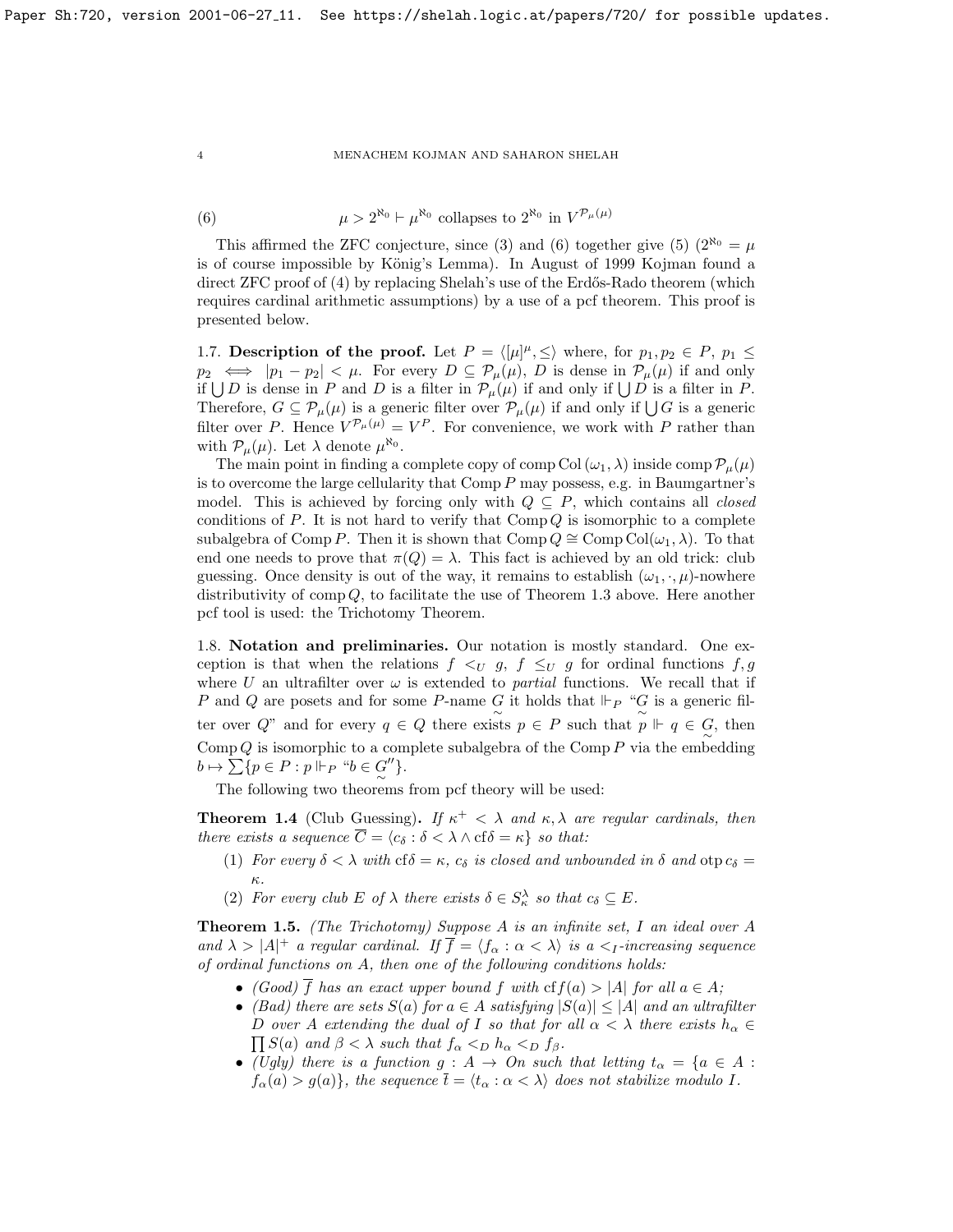A proof of the club guessing Theorem can be found in [\[17\]](#page-10-8), III,§1, [\[10\]](#page-10-9) or the appendix to [\[12\]](#page-10-10). The Trichotomy Theorem is Lemma 3.1 in [\[17\]](#page-10-8), and a shorter proof of it is available in the appendix to [\[11\]](#page-10-11).

1.9. Acknowledgments. The authors wish to thank Bohuslav Balcar for presenting this problem to them during the ESF meeting in Hattingen, June 1999, and take the opportunity to thank Rüdiger Göbel and Simone Pabst for their wonderful work in organizing this meeting. The result in this paper was presented by Kojman in the last of five lectures on pcf theory which were delivered at the Winter School on General Topology held in the Czech republic in January 2000. His thanks for the hospitality and for the opportunity to present this material to an interested audience are extended here to the organizers.

# 2. The proof

Throughout this Section let  $\mu$  be a fixed singular cardinal of countable cofinality, and let  $\mu_n$  be a fixed strictly increasing sequence of regular cardinals with  $\sum \mu_n = \mu$ . Let  $P = \{p \subseteq \mu : |p| = \mu\}$  and for  $p_1, p_2 \in P$  let  $p_1 \leq p_2$  iff  $|p_1 - p_2| < \mu$ . As pointed out in the introduction, forcing with  $P$  is equivalent to adding a generic filter to  $\mathcal{P}_{\mu}(\mu)$ .

Denote  $\lambda = \mu^{\aleph_0} = |\prod \mu_n|.$ 

<span id="page-4-0"></span>**Theorem 2.1.**  $comp\,Col(\omega_1, \lambda) \ll comp\,P_u(\mu)$ .

*Proof.* Let  $Q = \{q \in P : q \text{ is closed}\}\.$  For a condition  $p \in P$ , let acc p be the set of all accumulation points of p. Clearly, acc  $p \in Q$ 

<span id="page-4-3"></span>**Lemma 2.2.** Let  $G \subseteq P$  be a generic filter. Then  $G_1 = \{q \in Q : (\exists p \in G)(\text{acc } p \leq \emptyset)\}$ q} is generic in Q.

*Proof.* If  $p_1, p_2 \in G$  then there is some  $p_3 \in G$  so that  $p_3 \subseteq p_1 \cap p_2$ . So acc  $p_3 \leq$  $\mathrm{acc}\, p_1, \mathrm{acc}\, p_2$  and  $\mathrm{acc}\, p_3 \in \{\mathrm{acc}\, p : p \in G\}$ . Thus  $G_1$  is closed under finite intersections. Clearly,  $G_1$  is upwards closed. Thus  $G_1$  is a filter.

Suppose that  $D \subseteq Q$  is dense and downwards closed. Let  $p \in P$  be arbitrary, and consider  $q = \operatorname{acc} p$ . Let  $q_1 \leq q$  be chosen in D.

For  $\alpha \in q_1$  define  $\beta_{\alpha} = \min(p - (\alpha + 1))$ , and let  $p_1 = {\beta_{\alpha} : \alpha \in q_1}$ .  $q_2 =$  $\mathrm{acc}\, p_1 \subseteq \mathrm{acc}\, q_1 \leq q_1$  so there is some  $p_1 \leq p$  with  $\mathrm{acc}\, p_1 \in D$ .

By this Lemma it follows that

$$
(7) \t comp Q \lessdot comp P
$$

<span id="page-4-2"></span>We aim now to show that

(8) 
$$
\text{comp } Q \cong \text{comp } \text{Col } (\omega_1, \lambda)
$$

First, we shall see that  $\pi(Q) = \lambda$ .

Let  $q \in Q$  be arbitrary. Let  $a(p) = \{n : p \cap [\mu_n, \mu_{n+1}) \neq \emptyset\}$  and let  $\{m_n : n < \omega\}$ be the increasing enumeration of  $a(p)$ .

**Definition 2.3.** A condition  $q \in Q$  is normal if it satisfies

<span id="page-4-1"></span>(9) 
$$
\text{otp}[q \cap [\mu_{m_n}, \mu_{m_n+1})] = \mu_n + 1
$$

Lemma 2.4. The set of normal conditions is dense in Q.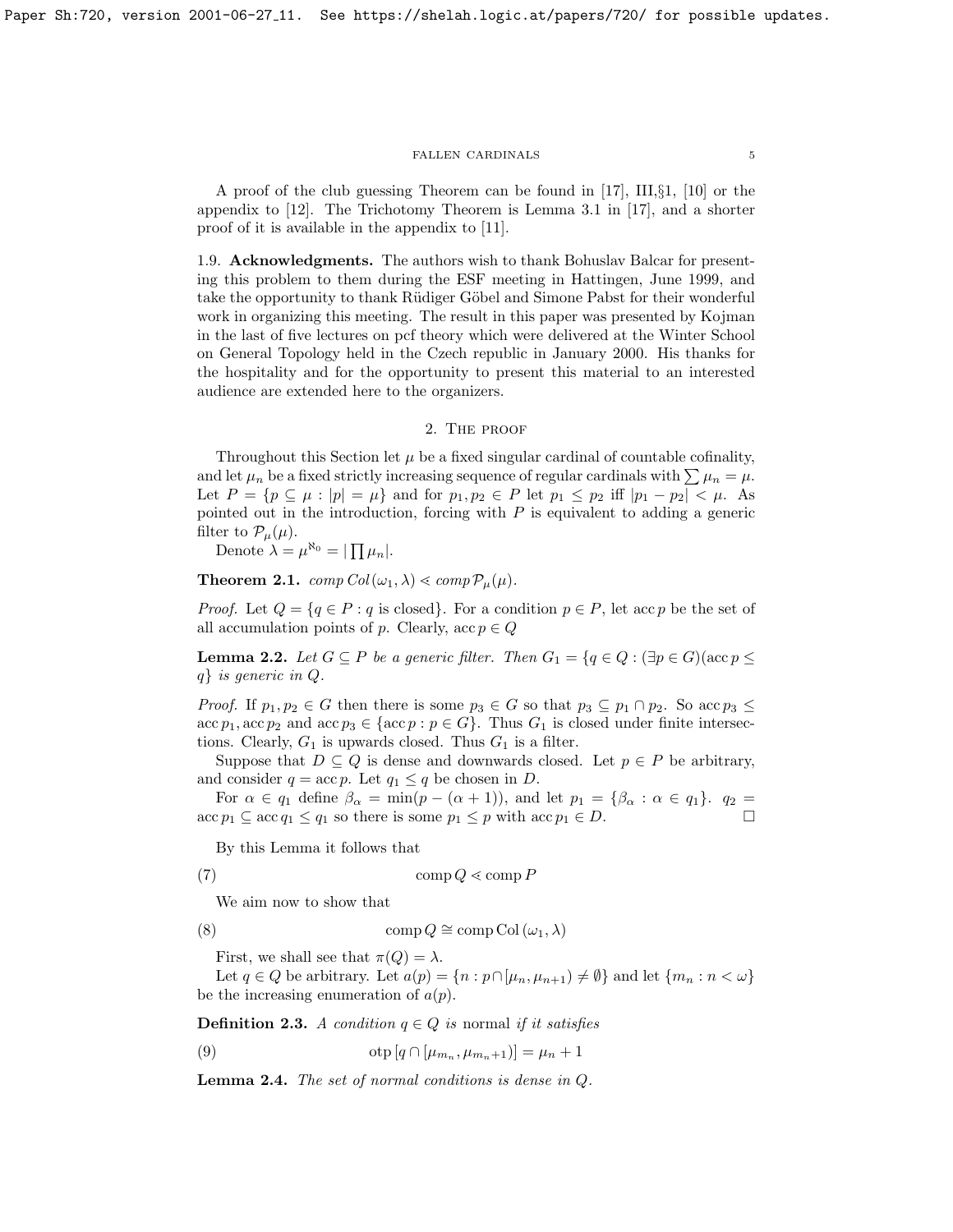*Proof.* Given a condition q, let  $m_n$  be the least so that  $q \cap [\mu_{m_n}, \mu_{m_n+1}] \ge \mu_n$  and choose  $c_n \subseteq q \cap [\mu_{m_n}, \mu_{m_n+1})$  of order type  $\mu_n + 1$ . Let  $q' = \bigcup_n c_n$ . Thus  $q' \leq q$ , and is of the form  $(9)$  above.

Let M be a fixed elementary submodel of  $\langle H(\Omega), \in \rangle$  for a sufficiently large regular cardinal  $\Omega$  so that  $\mu \subseteq M$ ,  $[M]^{\aleph_0} \subseteq M$  and the cardinality of M is  $\lambda$ . Let  $Q^M =$  $Q \cap M$ . Clearly,  $|Q^M| = \lambda$ .

Lemma 2.5.  $Q^M$  is dense in Q.

*Proof.* Let q be a condition in  $Q$  and assume, without loss of generality, that it is normal. Let  $c_n = q \cap [\mu_{m_n}, \mu_{m_n+1}).$ 

**Claim 2.6.** For every n, there exists a closed subset of  $c_{n+2}$  of order type  $\mu_n + 1$ which belongs to M.

*Proof.* Let  $\gamma = \sup c_{n+2}$ . In M, fix an increasing and continuous function f:  $\mu_{n+2} \to \gamma$  with sup ran $f = \gamma$ . Let  $E = \{i \langle \mu_{n+2} : f(i) \in c_{n+2}\}\)$ . Thus  $E \subseteq \mu_{n+2}$ is a club in  $\mu_{n+2}$ .

The club E itself may not belong to M (because  $c_{n+2}$  may not belong to M). But since  $\mu_n^+ < \mu_{n+2}$  and both (regular) cardinals belong to M, M contains some club guessing sequence  $\langle c_{\delta} : \delta \langle \mu_{n+2} \wedge \mathrm{cf} \delta \rangle = \mu_n \rangle$  by the club guessing Theorem [1.4](#page-3-1) above. Thus there is some  $\delta < \mu_{n+2}$  so that  $c_{\delta} \subseteq E$ . Clearly,  $c_{\delta} \in M$ . Since  $f \in M$ , also ran $(f\vert c_{\delta}) \cup {\text{supran}(f\vert c_{\delta})} \subseteq E$  belongs to M, and is a closed subset of  $c_{n+2}$  of order type  $\mu_n + 1$ .

Using the claim, choose, for every n, a closed set  $b_n$  so that  $b_n \nsubseteq c_{n+2}$ , otp  $b_n =$  $\mu_n + 1$  and  $b_n \in M$ . Since M is closed under countable sequences,  $q' = \bigcup b_n \in Q^M$ , and clearly  $q' \leq q$  is a normal condition in  $Q$ .

This has established that  $\pi(Q) = \lambda$ .

We need the following simple fact about  $Q$  and  $Q^M$ :

<span id="page-5-0"></span>**Fact 2.7.** Q is  $\aleph_1$ -complete and  $Q^M$  is  $\aleph_1$ -complete.

*Proof.* Suppose that  $q_0 \geq q_1 \geq \ldots$  is a decreasing sequence of conditions in Q. By induction on n, let  $m_n$  be chosen so that  $\text{otp}[q_n \cap [\mu_{m_n}, \mu_{m_n+1})] > \sum_{i \le n} |q_n - q_i|^+$ , and choose a closed subset  $c_{n+1}$  of  $\bigcap_{i \leq n} q_i \cap [\mu_{m_n}, \mu_{m_n+1}]$  with  $\text{otp } c_n = \mu_n + 1$ . The condition  $\bigcup c_n$  belongs to Q and  $q \leq q_n$  for all n. If each  $q_n$  belongs to M then the sequence itself belongs to M because M is closed under taking  $\omega$ sequences, and hence some q which satisfies  $q \leq q_n$  for all n belongs to M, by elementarity. (Alternatively, one can do the induction for proving completeness of  $Q$  inside  $M$ ).

Thus, comp Q contains an  $\aleph_1$ -complete dense set of size  $\lambda$ . To prove [\(8\)](#page-4-2) from Theorem [1.3](#page-1-0) it remains to show that comp Q is  $(\omega_1, \cdot, \mu)$ -nowhere distributive. For this purpose we inspect the generic cut which Q creates in  $\prod \mu_n/U$ , where U is the generic ultrafilter over  $\omega$  which forcing with Q introduces.

**Fact 2.8.** Suppose  $G \subseteq Q$  is a generic filter. Then  $\{a(q) : q \in G\}$  is an ultrafilter over ω.

*Proof.* If  $q_1 \leq q_2$  are normal conditions, then  $a(q_1) - a(q_2)$  is finite. Thus  $a : \{q \in \mathbb{R}^d : |q| \leq q_1 \}$  $Q: q$  is normal $\rbrace \rightarrow \mathcal{P}(\omega)$  is an order preserving map onto  $\langle \mathcal{P}(\omega), \subseteq^* \rangle$ . Furthermore, if  $t \leq a(q)$ , then there is some  $q' \leq q$  such that  $a(q') = t$ . Therefore the image of a generic  $G \subseteq Q$  under a is an ultrafilter over  $\omega$ .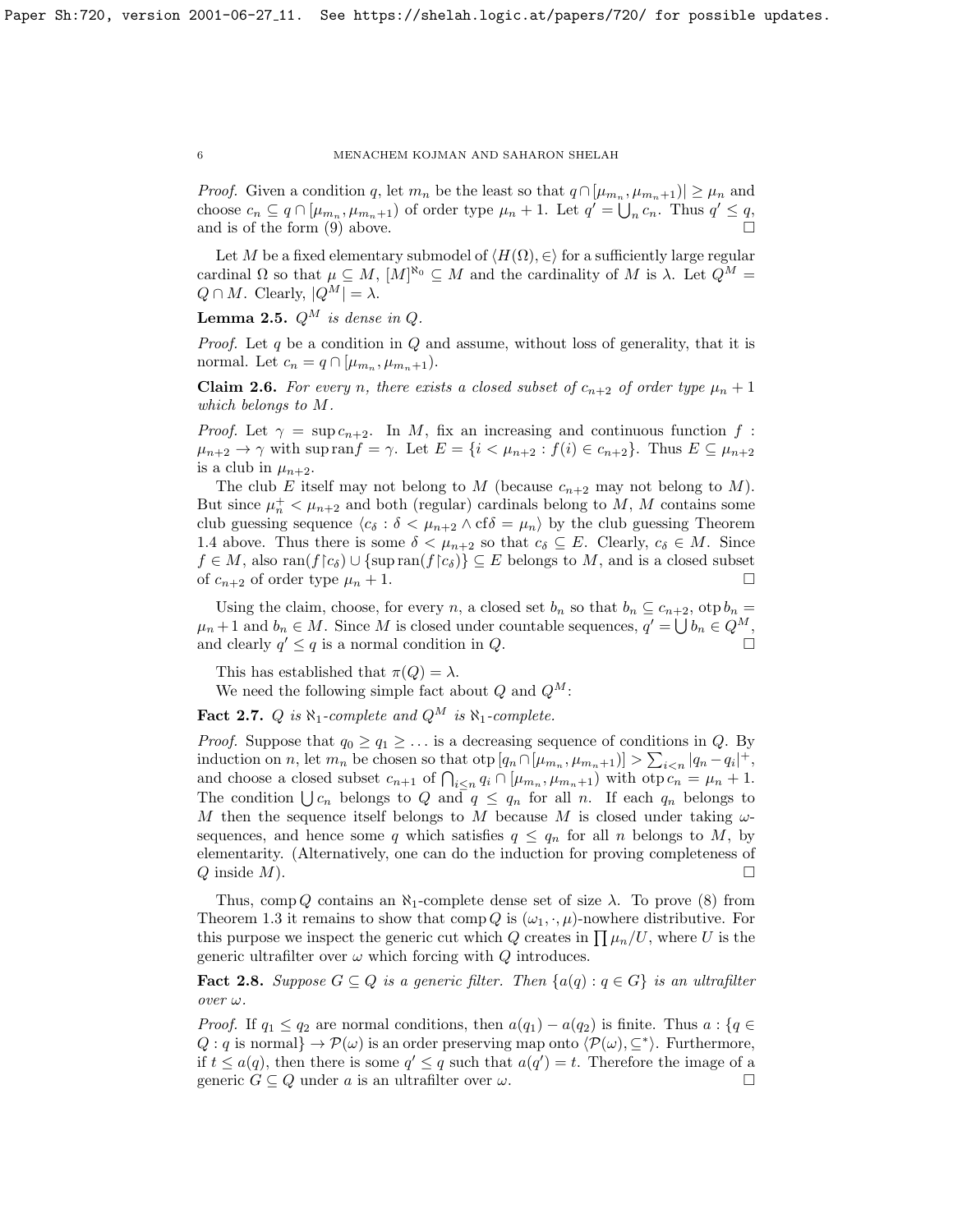Given a normal condition  $q \in Q$ , define the following two functions on  $a(q)$  by letting, for each  $n \in a(q)$ ,

$$
\chi_q^+(n) = \sup[q \cap [\mu_n, \mu_{n+1})]
$$
  

$$
\chi_q^-(n) = \min[q \cap [\mu_n, \mu_{n+1})]
$$

The set of conditions q for which  $\chi_q^+ \in \prod \mu_n$  is clearly dense in  $Q$ , so we always assume that  $\chi_q^+ \in \prod \mu_n$ .

Since  $\chi_q^-(n) < \chi^- + q(n)$  for every  $n \in a(q)$ , and  $q \Vdash "a(q) \in U$ ", it follows that  $q \Vdash " \chi_q^- \prec_U^+ \chi_q^{+\nu}.$ 

Let  $G \subseteq Q$  be a generic filter. Define

$$
D_0^+ = \{ \chi_q^+ : q \in G \text{ and } q \text{ is normal} \}
$$
  

$$
D_0^- = \{ \chi_q^- : q \in G \text{ and } q \text{ is normal} \}
$$

Now for each normal  $q \in Q$ ,  $q \Vdash \chi_q^+ \in D_0^+ \wedge \chi_q^- \in D_0^-$ ". Let

$$
D^{+} = \{ f \in \prod \mu_n : (\exists g \in D_0^{+})(g \leq_U f) \}
$$

$$
D^{-} = \{ f \in \prod \mu_n : (\exists g \in D_0^{-})(f \leq_U g) \}
$$

<span id="page-6-0"></span>**Lemma 2.9.** Suppose that  $f \in \prod \mu_n$  and  $q \in Q$  is a normal condition. Then there exists a normal condition  $q' \leq q$  so that

$$
q' \Vdash \chi_{q'}^+ <_U f \vee f <_U \chi_{q'}^-
$$

*Proof.* If for some infinite set  $B \subseteq A(q)$ ,  $m_n \in a(q) \Rightarrow f(m_n) < \chi_q^+(m_n)$  then  $q' := \bigcup_{m_n \in B} c_n - (f(m_n) + 1)$  is a normal condition and for all  $n \in a(q')$  it holds that  $\chi_{q'}^-(n) > f(n)$ . Since  $q' \Vdash a(q') \in U$ , the second alternative holds for q'.

If  $\{\hat{n} \in a(q) : f(n) < \chi_q^+(n)\}\$ is finite, let  $n_0$  be fixed so that for every  $n > n_0$  it holds that  $\sup c_n \leq f(n)$  and let, for  $n > n_0$ ,  $b_n \subseteq c_n$  be the initial segment of  $c_n$ whose order type is  $\mu_{n-1}+1$ . Now  $\bigcup b_n$  is a normal condition and  $q' \Vdash \chi_q^+ \lt_U f$ .  $\Box$ 

Since Q is  $\aleph_1$ -complete, no new members are added to  $\prod \mu_n$  after forcing with Q. Therefore, by Lemma [2.9,](#page-6-0) it holds that  $D^-$  is a lower half of a Dedekind cut in  $\prod \mu_n/U$  whose upper half is  $D^+$ ; that  $D^-$  has no last element and that  $D^+$  has no first element. By the definition of  $D^-$ , it is clear that  $D_0^-$  is cofinal in  $(D^-, \lt_{U})$ . Furthermore, if  $\{f_i : i < \omega\}$  is a set of functions,  $q \in Q$  and for all  $i < \omega$  it holds that  $q \Vdash f_i \in D^-$  then by iterated use of Lemma [2.9](#page-6-0) and  $\aleph_1$ -completeness there exists  $q' \leq q$  so that  $q' \Vdash \bigwedge_i f_i \leq_U \chi_{q'}^-$ . As a consequence, the cofinality of  $D^-$  is uncountable.

We shall need the following strengthening of Lemma [2.9,](#page-6-0) which says that the generic cut  $(D^-, D^+)$  is not trapped by any product of countable sets.

<span id="page-6-1"></span>**Lemma 2.10.** Suppose  $A_n \subseteq [\mu_n, \mu_{n+1}]$  is a countable set for each  $n < \omega$ , and  $q \in Q$  is a normal condition. Then there is a condition  $q' \leq q$  in Q so that for every  $n \in a(q')$  it holds that  $A_n \cap (\chi_{q'}^-, \chi_{q'}^+) = \emptyset$ .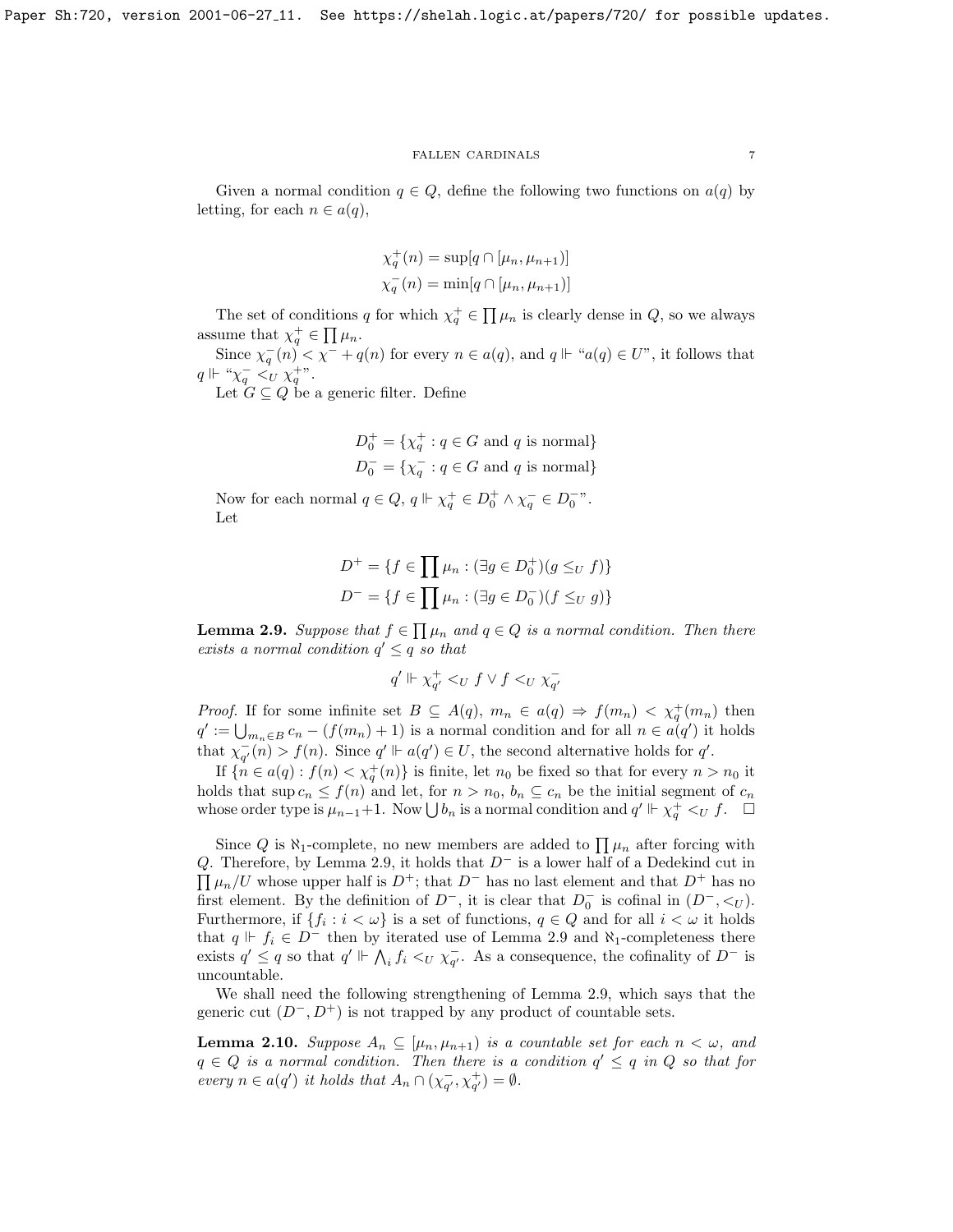*Proof.* Let  $\varepsilon_n < \omega_1$  be the order type of  $A_n$  and let  $\langle \alpha_i^n : i < \varepsilon_n \rangle$  be the increasing enumeration of  $A_n$ . Partition  $[\mu_n, \mu_{n+1}]$  to the intervals  $[\mu_n, \alpha_0^n)$ ,  $\{[\alpha_i^n, \alpha_{i+1}^n)$ :  $i+1 < \varepsilon_n$  and  $[\sup A_n, \mu_{n+1})$ . For every  $n > 0$ , choose an interval  $I_n$  in the partition of  $[\mu_n, \mu_{n+1})$  so that  $|I_n \cap q| = \mu_n$ , and let  $c_n \subseteq (I_n \cap q)$  be closed of order type  $\mu_{n-1} + 1$ . Let  $q' = \bigcup$  $I_n \cap q$ .

**Lemma 2.11.** The cofinality of  $D^-$  is  $\omega_1$ .

*Proof.* We have seen that  $cf(D^-) > \aleph_0$ . Suppose now, to the contrary, that  $\kappa > \aleph_1$ is regular and that  $q \Vdash \sqrt[q]{f} = \langle f_i : i \langle \kappa \rangle \rangle$  is  $\langle U$  increasing and cofinal in D". The Trichotomy Theorem applies to  $\overline{f}$ , but:

The third condition ("Ugly") cannot hold, since  $U$  is an ultrafilter.

The first condition ("Good") cannot hold, because in  $D^+$  there is no first element. Let us see now that the second condition ("Bad") cannot hold either. Suppose that  $q \Vdash ``\langle A_n : n < \omega \rangle$ , witnesses 'Bad' for  $\overline{f}$ ". Then,

(10) 
$$
q \Vdash (\forall \alpha < \kappa)(\exists h \in \prod A_n)(\exists \beta < \kappa)[f_\alpha <_{U} h <_{U} f_\beta]
$$

By  $\aleph_1$ -completeness, we may assume that  $\langle A_n : n \langle \omega \rangle$  and each  $A_n$  belong to the ground model. By Lemma [2.10](#page-6-1) there is a condition  $q' \leq q$  so that for all  $n \in a(q),$ 

<span id="page-7-0"></span>(11) 
$$
A_n \cap \left(\chi_{q'}^-(n), \chi_{q'}^+(n)\right) = \emptyset
$$

Since q forces that  $\overline{f}$  is cofinal in  $D^-$  and  $q' \Vdash \chi_{q'}^- \in D^- \wedge \chi_{q'}^+ \in D^+$ , there is some  $\alpha < \kappa$  and  $q'' \leq q'$  so that

$$
(12)\qquad \qquad q'' \Vdash \chi_{q'}^- \langle U \ f_\alpha \ \langle U \ \chi_{q'}^+ \ \rangle
$$

By strengthening q'' we may assume that for some  $\beta < \kappa$  and  $h \in \prod A_n$ ,

$$
(13) \qquad \qquad q'' \Vdash \chi_{q'}^- \langle U \ f_\alpha \ \langle U \ h \ \langle U \ f_\beta \ \langle U \ \chi_{q'}^+ \ \rangle
$$

So there is some  $n$  (in fact, infinitely many) so that

(14) 
$$
\chi_{q'}^-(n) < f_\alpha(n) < h(n) < f_\beta(n) < \chi_{q'}^+(n)
$$

This is a contradiction to [\(11\)](#page-7-0), since  $h(n) \in A_n$ .

Thus, the cofinality of  $D^-$  is at least  $\omega_1$  and no more than  $\omega_1$ ; so it is exactly  $\omega_1$ .

Since  $cf(D^-, <_U) = \omega_1$  and  $D_0^-$  is cofinal in  $(D^-, <_U)$ , using  $\aleph_1$ -completeness of Q it is easy to find a sequence of conditions  $\langle q(i) : i < \omega_1 \rangle \subseteq G$  such that  $i < j < \omega_1 \Rightarrow q(i) \geq q(j)$  and  $\langle \chi_{q(i)}^{-} : i < \omega_1 \rangle$  is  $(\langle U$ -increasing and) cofinal in  $(D^{-}, \leq_U)$ . Fix a Q-name q for such a sequence. Observe that if  $q_1, q_2$  are incompatible, then  $\Vdash \ulcorner \neg (q_1 \in \widetilde{\mathop{\rm ran}\nolimits_q} \land q_2 \in \mathop{\rm ran}\nolimits_q)$ ", since any two conditions in  $\mathop{\rm ran}\nolimits_q$ are compatible.

<span id="page-7-1"></span>**Lemma 2.12.** For every  $q \in Q$  there is a set  $\{q''_{\alpha} : \alpha < \lambda\}$  of pairwise incompatible conditions below q, so that for each  $\alpha < \lambda$  there is  $q'_\alpha \leq q$  and  $i(\alpha)$  so that  $q'_\alpha \Vdash$  $q(i(\alpha)) = q''_{\alpha}$ , and  $\{q'_{\alpha} : \alpha < \lambda\}$  are pairwise incompatible.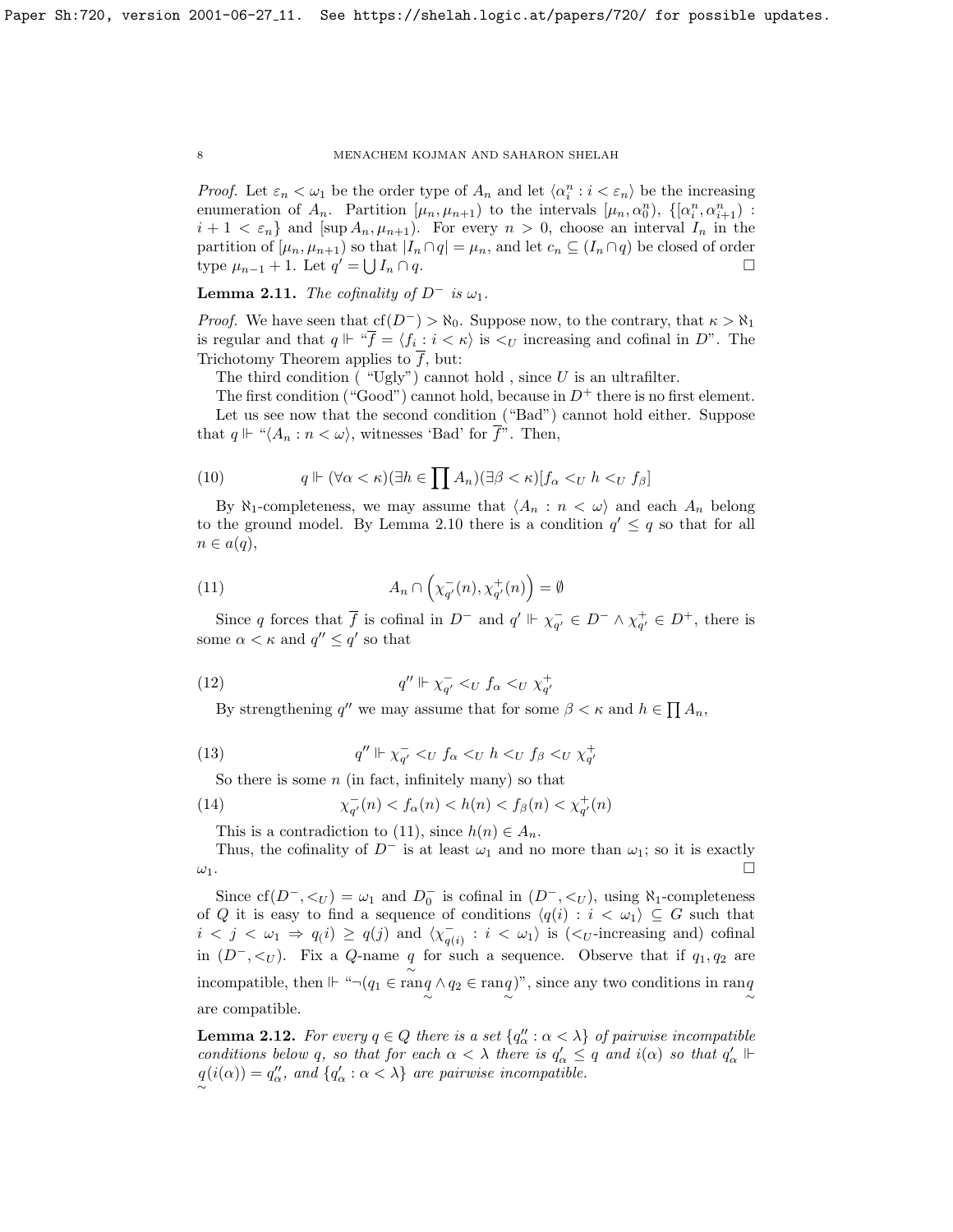*Proof.* Let  $q \in Q$  be a normal condition, and let  $c_n = q \cap [\mu_{m_n}, \mu_{m_n+1})$ .  $c_n$  is a closed set of order type  $\mu_n$ . For each n let  $b_n$  be the initial segment of  $c_{n+1}$  of order type  $(\prod_{i\leq n}\mu_i,\leq_{\rm lx})$ , the lexicographic ordering of all sequences  $(x_0, x_1, \ldots, x_n)$  in the product  $\mu_0 \times \mu_1 \cdots \times \mu_n$ . Identify each member in  $b_n$  with the sequence in  $\prod_{i \leq n} \mu_i$ it corresponds to via the order isomorphism, and define a projection  $\pi_{m,n}: b_n \to b_m$ for  $m < n$  by mapping a sequence of length n to its initial segment of length m. The inverse limit of this system is the set of all functions  $g \in \prod b_n$  with the property that for all  $m < n$ ,  $\pi_{m,n}g(n) = g(m)$ . Denote this set of functions by  $L \subseteq \prod b_n$ .

Choose a set of  $\lambda$  different functions  $\langle g_\alpha : \alpha < \lambda \rangle \subseteq L \cap \prod \alpha c b_n$  and for each  $\alpha$  let  $g'_{\alpha}(n) = g_{\alpha}(n) + 1$ . Let  $q_{\alpha} = \bigcup_{n>0} b_n \cap [g_{\alpha}(m_n), g'_{\alpha}(m_n))$ . Thus each  $q_{\alpha}$  is a condition below q. Furthermore, if  $\alpha \neq \beta$  then from some point  $n_0$  on, either  $\chi^+_{q_\alpha}(n) < \chi^-_{q_\beta}(n)$  or  $\chi^+_{q_\beta}(n) < \chi^-_{q_\alpha}(n)$ . Thus  $\{q_\alpha : \alpha < \lambda\}$  is a set of pairwise incompatible conditions below q.

For each  $\alpha < \lambda$ ,

$$
q_{\alpha} \Vdash \text{``}\chi_{q_{\alpha}}^{-} \in D^{-} \wedge \chi_{q_{\alpha}}^{+} \in D^{+} \text{''}
$$
  

$$
q_{\alpha} \Vdash \text{``}(\exists i < \omega_{1})(\forall j < \omega_{1})[i < j \Rightarrow \chi_{q_{\alpha}}^{-} <_{U} \chi_{q(j)}^{-}] \text{''}
$$

Fix  $q'_\alpha \leq q_\alpha$  so that for some  $i(\alpha) < \omega_1$  and  $q''_\alpha \leq q_\alpha$ ,  $q'_\alpha \Vdash q(i(\alpha)) = q''_\alpha$ . For  $\alpha < \beta < \lambda$ , since  $q''_{\alpha} \leq q'_{\alpha} \leq q_{\alpha}$ ,  $q''_{\beta} \leq q'_{\beta} \leq q_{\beta}$  and  $q_{\alpha}, q_{\beta}$  are incompatible,  $q'_{\alpha}$  is incompatible with  $q'_{\beta}$  and  $q''_{\alpha}$  is incompatible with  $q''_{\beta}$ .

Fix, for each  $i < \omega_1$ , a maximal antichain  $P_i \subseteq Q$  of conditions that decides  $q(\alpha)$ . ∼

**Claim 2.13.** For every condition  $q \in Q$  there exists some  $i < \omega_1$  so that q is compatible with  $\geq \mu$  members of  $P_i$ .

*Proof.* Let  $q \in Q$  be an arbitrary condition. By Lemma [2.12](#page-7-1) there are  $\lambda$  pairwise incompatible conditions  $\{q''_{\alpha} : \alpha < \lambda\}$  below q, each of which is forced to be  $q(i(\alpha))$ 

for some  $i(\alpha) < \omega_1$ , by some extension  $q'_\alpha \leq q$ , and  $\{q'_\alpha : \alpha < \lambda\}$  are pairwise incompatible extensions of q. Since  $\lambda > \mu$ , there is necessarily some fixed  $i < \omega_1$ so that  $|\{\alpha < \lambda : \alpha(i) = i\}| > \mu$ . Since different  $q'_\alpha, q'_\beta$  in this set force different values for  $q(i)$ , they cannot be compatible with the same member of  $P_i$ . Thus q is compatible with  $≥$  μ members of  $P_i$ .

The last claim established  $(\omega_1, \cdot, \mu)$ -nowhere distributivity of comp Q. By The-orem [1.3](#page-1-0) comp Col  $(\omega_1, \lambda) \cong \text{comp }Q$ , and since comp  $Q \ll \text{comp }P_\mu(\mu)$ , the proof is complete.

$$
\qquad \qquad \Box
$$

<span id="page-8-1"></span>Corollary 2.14.  $V^{\mathcal{P}_\mu(\mu)} \models |\lambda| = \aleph_1$ .

*Proof.* Since comp Col  $(\omega_1, \lambda)$  is a complete subalgebra of comp  $\mathcal{P}_{\mu}(\mu)$ , the universe  $V^{\text{Col}(\omega_1,\lambda)}$  is contained in  $V^{\mathcal{P}_\mu(\mu)}$ . Therefore, there is an onto function  $\varphi : \omega_1 \to \lambda$ in  $V^{\mathcal{P}_\mu(\mu)}$ . Since  $\mathcal{P}_\mu(\mu)$  is  $\omega_1$ -complete,  $\omega_1$  is preserved in  $V^{\mathcal{P}_\mu(\mu)}$ . Thus, the cardinality of  $\lambda$  in  $V^{\mathcal{P}_\mu(\mu)}$ is  $\aleph_1$ .

<span id="page-8-0"></span>**Corollary 2.15.** For every singular cardinal  $\mu$  with  $cf \mu = \aleph_0$  the Baire number of  $U(\mu)$ , the space of uniform ultrafiliters over  $\mu$ , is equal to  $\omega_2$ .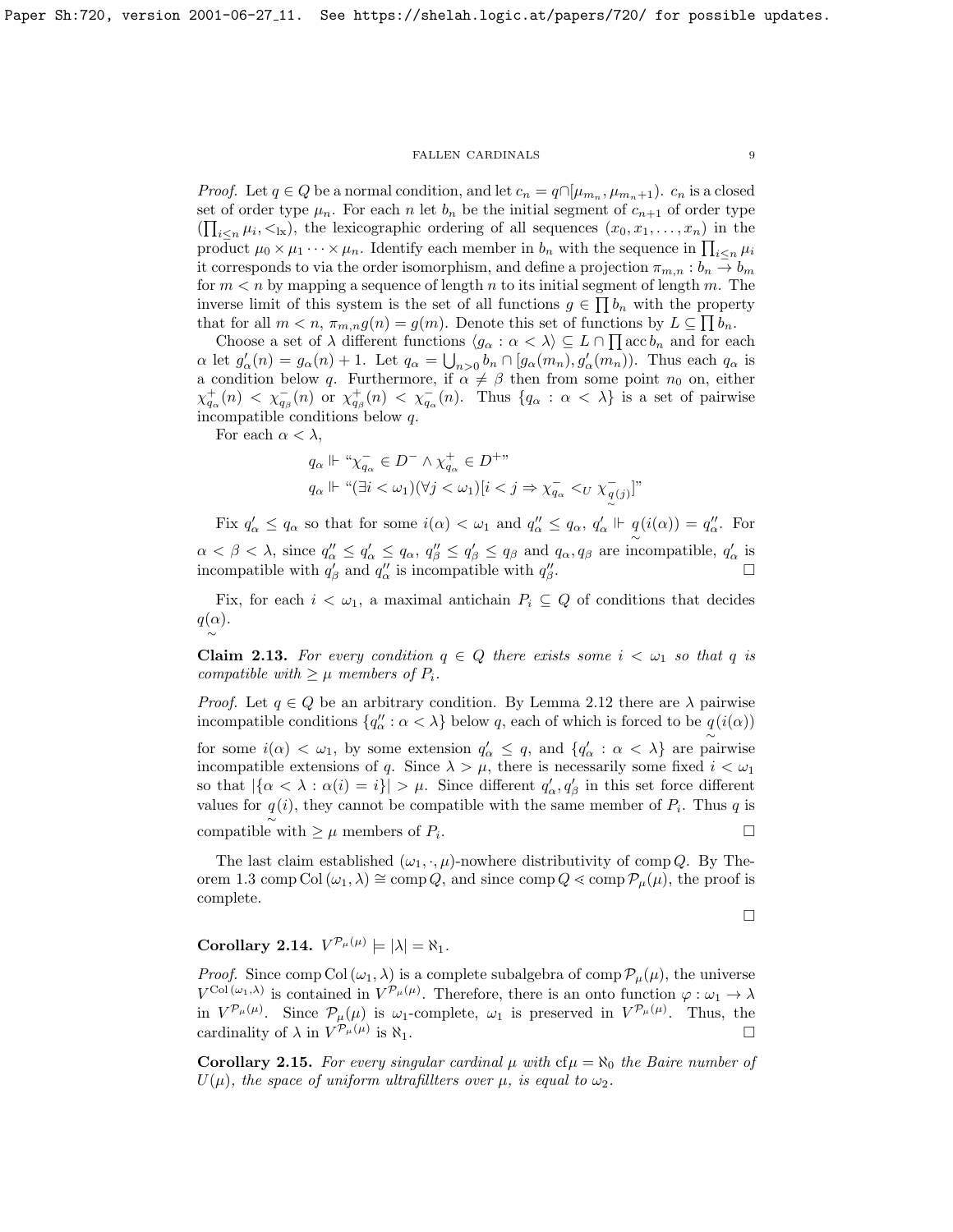Proof. By Theorem [2.1](#page-4-0) there exists a dense subset of Q which is isomorphic to the dense subset  $D = \{f : \exists i < \omega_1[f : (i+1) \to \lambda]\}$  of Col $(\omega_1, \lambda)$ , namely, there are conditions  $\{q_f : f \in D\} \subseteq Q$  so that  $q_f \leq q_g \iff g \subseteq f$ .

Let  $W_{i,\alpha} = \{q_f : \text{dom} f = i + 1 \wedge f(i) = \alpha\}$ . Define  $V_{i,\alpha} = \{u \in U(\mu) : (\exists p \in$  $u)(\exists q_f \in W_{i,\alpha} | \text{acc} p \subseteq q_f ]$ . It should be clear that for each  $i < \omega_1$  the collection  ${V_{i,\alpha} : \alpha < \lambda}$  is a family of pairwise disjoint (nonempty) open sets in  $U(\mu)$ .

For each  $\beta < \omega_2$  define  $O_\beta = \bigcup \{V_{i,\beta} : i < \omega_1, \beta \leq \alpha < \omega_2\}$ . Since  $O_\beta$  is a union of open sets in  $U(\mu)$ , it is open. We show that  $O_\beta$  is also dense in  $U(\mu)$  for each  $\beta < \omega_2$ . Let  $\beta < \omega_2$  be arbitrary and let  $\hat{p}$  for  $p \in P$  be an arbitrary basic open set in  $U(\mu)$ . By density of  $\{q_f : f \in D\}$  there exists some  $f \in Col(\omega_1, \lambda)$ with domain  $i + 1 < \omega$  so that  $q_f \leq acp$ . By [2.2,](#page-4-3) there exists some  $p' \leq p$  so that  $\mathrm{acc} p' \leq q_{f \cup \{i+1,\beta\}}$ . Thus  $\hat{p}' \subseteq \hat{p} \cap O_{\beta}$ .

Finally, we show that  $\bigcap \{O_\beta : \beta < \omega_2\} = \emptyset$ . Let  $u \in U(\mu)$  be arbitrary and let  $\alpha(u) = \sup\{\alpha < \omega_2 : (\exists i < \omega_1)(u \in V_{i,\alpha})\}.$  Since for every  $u \in U(\mu)$  and  $i < \omega_1$ there is at most one  $\alpha < \omega_2$  for which  $u \in V_{i,\alpha}$ ,  $\alpha(u) < \omega_2$ . Now  $u \notin O_{\alpha(u)+1}$ .

Thus, by passing to the complements of  $O_\beta$ ,  $\beta < \omega_2$ , it is seen that  $U(\mu)$  is coverable by  $\omega_2$  nowhere-dense sets. Since it is known [\[4\]](#page-10-7) that  $U(\mu)$  cannot be covered by fewer than  $\omega_2$  nowhere-dense sets, its Baire number is equal to  $\omega_2$ .

 $\Box$ 

# 3. Concluding remarks

We first remark that the part of the proof between Lemma [2.7](#page-5-0) and Lemma [2.12](#page-7-1) can be applied verbatim to P instead of to Q to show that  $comp\mathcal{P}_u(\mu)$  is  $(\omega_1, \cdot, \mu^{\aleph_0})$ -nowhere distributive, and constitutes thus an alternative ZFC proof of  $(\omega_1, \cdot, \mu^{\aleph_0})$ -nowhere distributivity of  $\mathcal{P}_{\mu}(\mu)$  from the Trichotomy theorem.

Next, we remark that Corollary [2.14](#page-8-1) can be derived directly, without invoking Theorem [1.3,](#page-1-0) as follows: fix a 1-1 function  $f: Q^M \to \lambda$  and apply Lemma [2.12](#page-7-1) to  $Q^M$ , observing that the set  $\{q''_{\alpha} : \alpha < \lambda\}$  belongs so M. Now fix a function  $h : \lambda \to \lambda$  such that for every  $A \in [\lambda]^{\lambda} \cap M$ ,  $\text{ran}(h \upharpoonright A) = \lambda$ . The function  $h \circ q$  is a ∼

collapsing function by a simple density argument.

We devote now a few words to the role of pcf theory in this proof and in several other proofs. Pcf theory was developed to provide bounds on powers of strong limit singular cardinals, or, better, on the covering numbers of singular cardinals. The most well known discovery of the theory is that poset  $\langle \mathcal{P}_{\aleph_0}(\aleph_\omega), \supseteq \rangle$  of countable subsets of  $\aleph_{\omega}$  ordered by reverse inclusion has a dense subset of size  $\langle \aleph_{\omega_4} \rangle$ . In other words: the cardinality of this poset may be arbitrarily large, but its density is bounded.

From the point of view of pcf theory, powers of regular cardinals are the "soft" part of cardinal arithmetic, which envelopes the hard "skeleton" of powers of singulars that pcf theory addresses — the revised power set function pp. To read more about this philosophy the reader is referred to [\[17\]](#page-10-8) (especially the analytical index. §14), [\[16\]](#page-10-12) and [\[10\]](#page-10-9).

The proof above is yet another example of the same theme: a complete subalgebra of density  $\mu^{\aleph_0}$  is uncovered inside Comp  $\mathcal{P}_{\mu}(\mu)$ , whose own density may be  $2^{\mu} > \mu^{\aleph_0}$  in case the power function at regular cardinals assumes large values. The powers of regular uncountable cardinals may be "peeled off" from comp  $\mathcal{P}_{\mu}(\mu)$  by the club-guessing technique to get to the "skeleton" comp Col  $(\omega_1, \mu^{\aleph_0})$ .